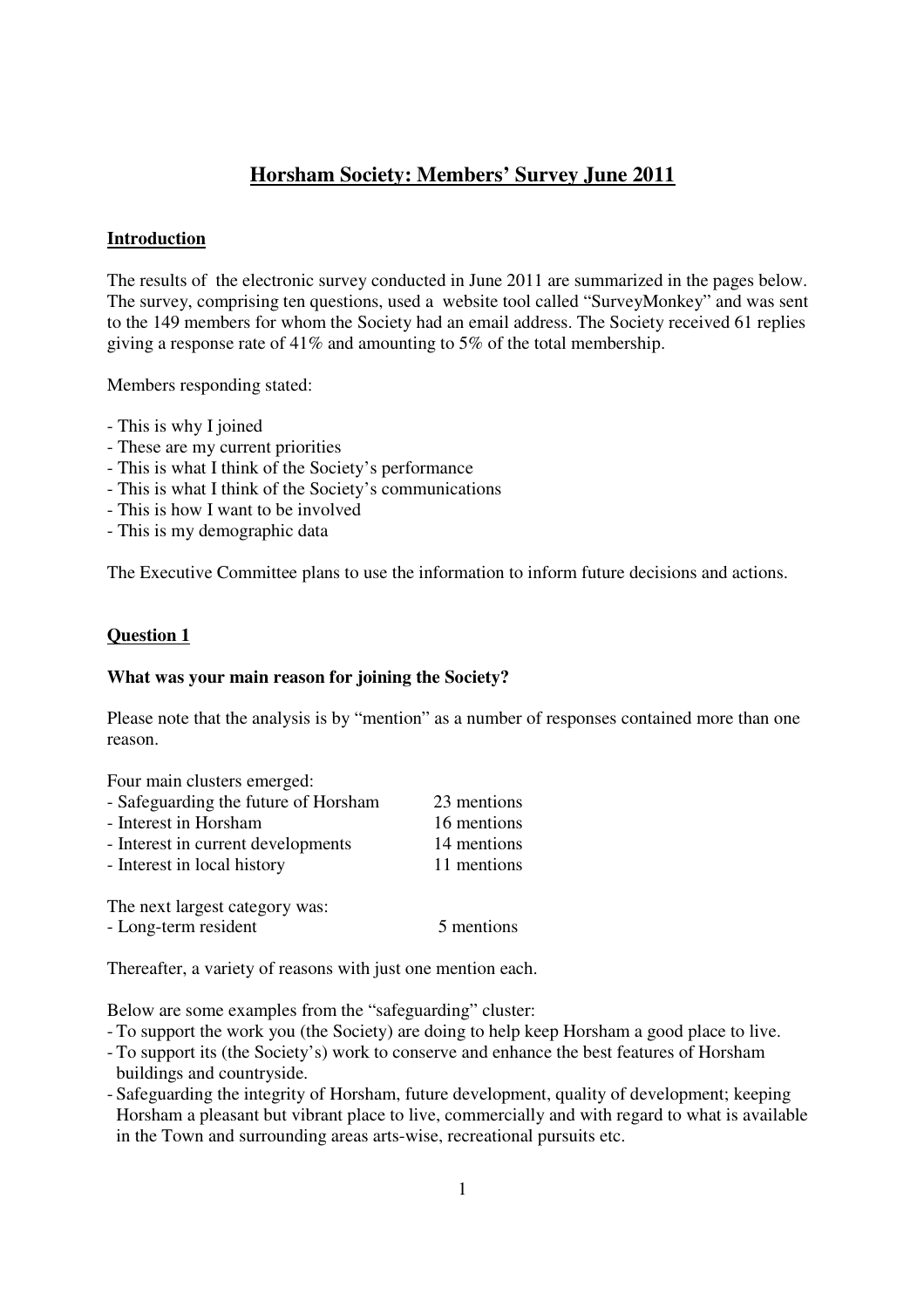**Please indicate your level of interest in the various topic options below.** 

| <b>Topic</b>                           | <b>Not</b><br>Interested % | Quite<br>Interested % | <b>Very</b><br>Interested % | <b>Supremely</b><br>Interested % |
|----------------------------------------|----------------------------|-----------------------|-----------------------------|----------------------------------|
| <b>Local planning</b>                  | $\overline{2}$             | 37                    | 51                          | 10                               |
| applications                           |                            |                       |                             |                                  |
| <b>Council plans</b><br>and activities | $\boldsymbol{0}$           | 34                    | 53                          | 13                               |
| <b>Building design</b>                 | $\overline{2}$             | 27                    | 59                          | 12                               |
| <b>Town facilities</b>                 | $\boldsymbol{0}$           | 19                    | 64                          | 17                               |
| <b>Local wildlife</b>                  | $\overline{7}$             | 31                    | 47                          | 15                               |
| <b>Current affairs</b>                 | $\overline{2}$             | 36                    | 57                          | 5                                |
| <b>Local history</b>                   | $\bf{0}$                   | 16                    | 59                          | 25                               |
| <b>Local amenities</b>                 | 5                          | 31                    | 52                          | 12                               |
| <b>Local commerce</b>                  | $\overline{7}$             | 70                    | 21                          | $\overline{2}$                   |
| Heritage<br>buildings                  | $\bf{0}$                   | 21                    | 54                          | 25                               |
| Committee news                         | $\overline{7}$             | 56                    | 34                          | $\overline{\mathbf{3}}$          |
| <b>Housing</b><br>development          | $\overline{2}$             | 31                    | 40                          | 27                               |
| <b>Green spaces</b>                    | $\boldsymbol{0}$           | 27                    | 44                          | 29                               |

The "top topics" to emerge by adding the "very interested" and "supremely interested" responses were:

- Local history 84%
- Town facilities 81%<br>- Heritage buildings 79%
- Heritage buildings
- Green spaces 73%<br>- Building design 71%
- Building design

The "passion topics" to emerge from taking only the "supremely interested" responses were:

- Green spaces 29%
- Housing development 27%
- Heritage buildings 25%
- Local history 25%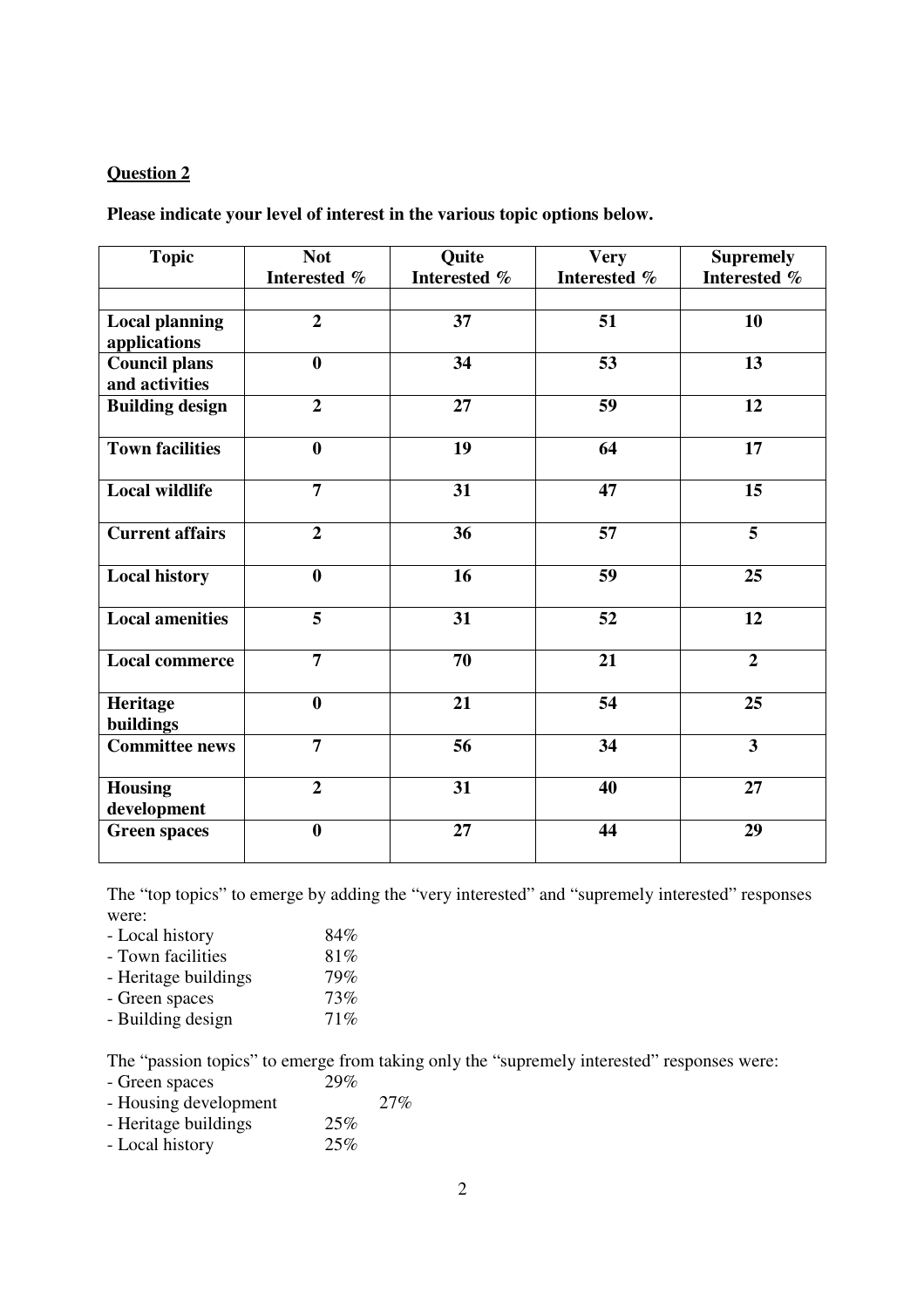### **Does the Society meet your expectations in progressing your key interests?**

|               | Response % | <b>Response count</b> |
|---------------|------------|-----------------------|
| No            |            |                       |
| <b>Partly</b> | 26         | 16                    |
| Fully         | 74         | 15                    |

The overall satisfaction level was high.

Two main clusters emerged from the comments made by those partly satisfied:

| - Performance of the Society | 6 mentions |
|------------------------------|------------|
| - Members' views             | 4 mentions |

Below are some examples from these clusters:

- I would like to see the Horsham Society being more proactive in modern day issues that affect the Town.

- I would like you (the Society) to be more forceful in opposing local developments that are encroaching on green areas eg south of Broadbridge Heath , gap between Horsham and Crawley. - No criticism but the Society does not have the influence to change some government initiatives or in some cases the will of the local Council. The way the town has been developed is evidence of this.

- I don't see how members influence the views of the Society.

- I feel the views expressed by the Society are usually the views of the committee and are not always representative of the membership as a whole.

- Perhaps rather than articles written by a spokesperson some form of balloting the members' views would strengthen the voice of the Society and stimulate more discussion among the public and the council.

### **Question 4**

**Does the content of the current newsletter cover your interests?** 

|                  | Response % | <b>Response count</b> |
|------------------|------------|-----------------------|
| Not much         |            |                       |
| In part          | 49         | 30                    |
| <b>Yes fully</b> | 49         | 30                    |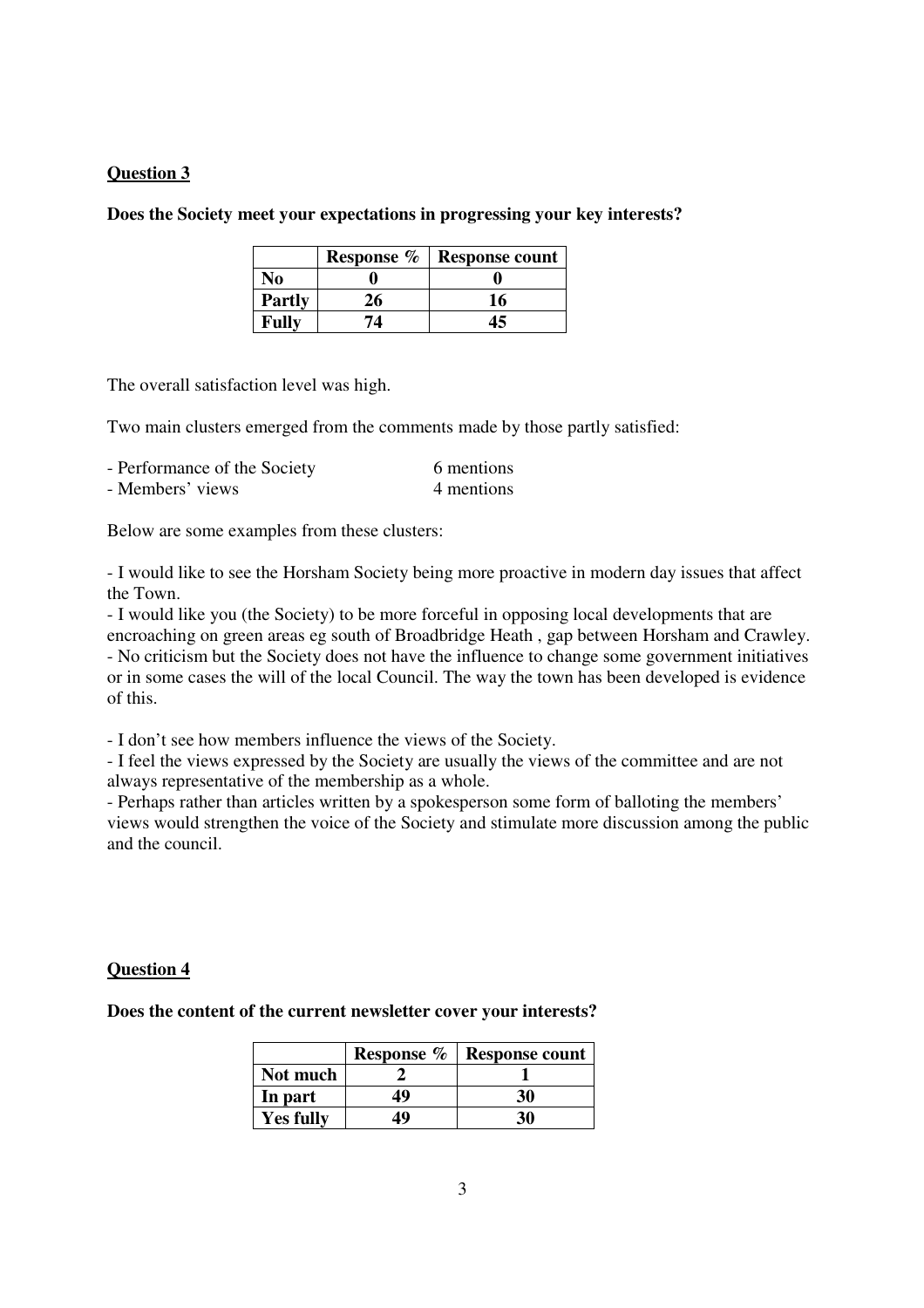### **Would you like to see any changes to the newsletter coverage or presentation?**

Four main clusters emerged:

| - No changes                      | 12 mentions |
|-----------------------------------|-------------|
| - Very interesting read           | 9 mentions  |
| - More coverage of current issues | 8 mentions  |
| - Format/content changes          | 8 mentions  |

Typical responses found in the first two clusters are summarised in the following example: - No (changes). I think it is well presented and an interesting mix of topics.

Similarly, responses in the "current issues" cluster are straightforward, an example being: - More items of current interest eg town developments.

However, the "format/content" cluster is a mixed bag of mainly one-off suggestions, including:

- I would like to see members given more opportunity to put forward their views on issues.

- More about wildlife.

- It would be useful if the Newsletter always had past, present and future sections.

### **Question 6**

**Do you use the Society website?** 

|                     | Response % | <b>Response count</b> |
|---------------------|------------|-----------------------|
| <b>Never</b>        |            |                       |
| <b>Infrequently</b> |            |                       |
| Once a month        | 29         |                       |
| <b>Regularly</b>    |            |                       |

### **Question 7**

#### **Would you like to see any changes to the website coverage or presentation?**

There was one dominant cluster:

- No change 16 mentions